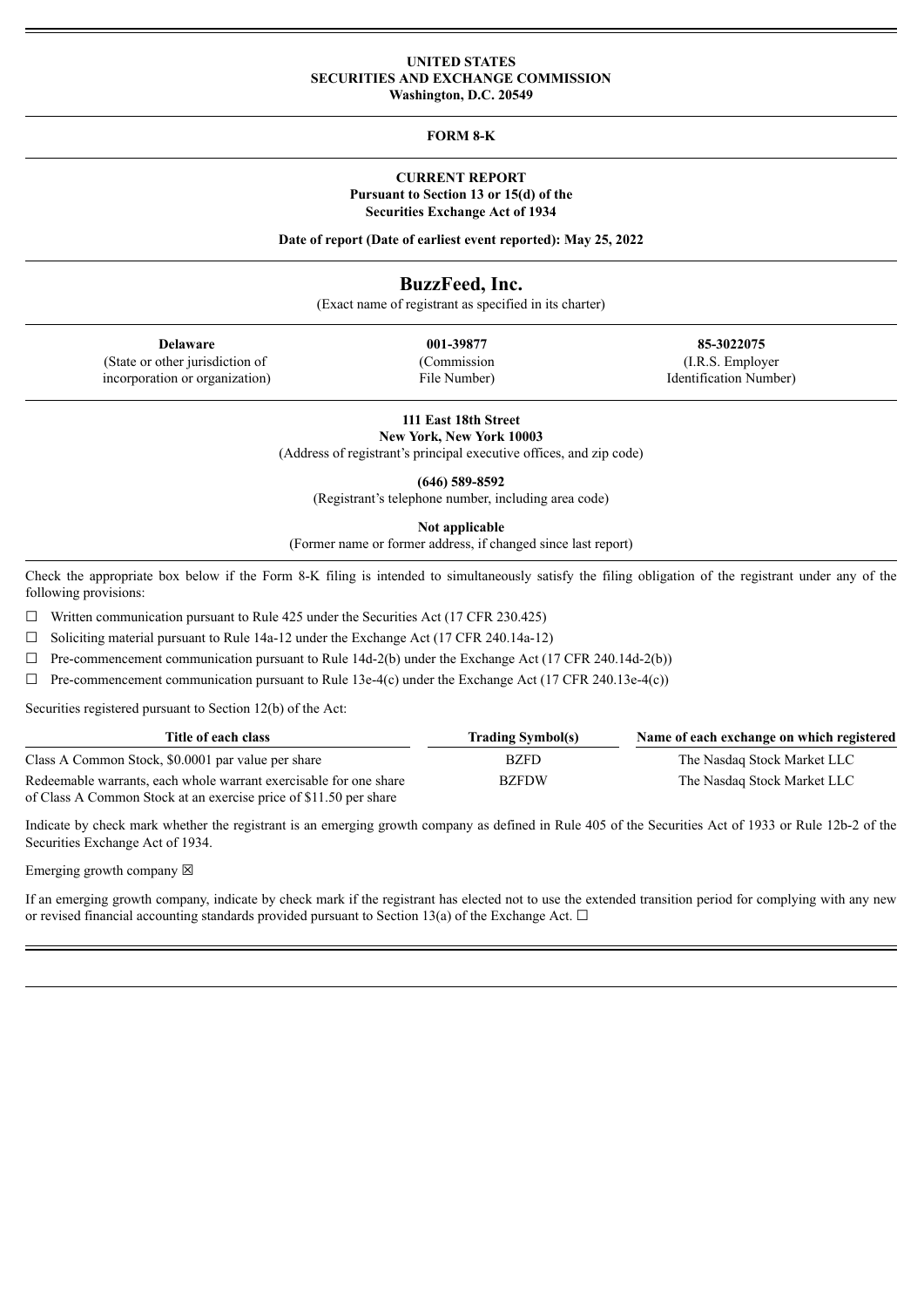#### **Item 7.01 Regulation FD Disclosure**

On May 25, 2022 at the annual meeting of stockholders of BuzzFeed, Inc. (the "Company"), Jonah Peretti, CEO of the Company, stated that, as the Company has previously announced in its latest earnings release, for the second quarter of 2022 the Company expects that its overall revenue will grow by a low 20's percentage year over year and surpass \$100 million for the first time in the Company's history. In addition, Mr. Peretti said that the Company expects to be Adjusted EBITDA profitable for the second quarter and the full year of 2022.

This Current Report on Form 8-K is being furnished solely to satisfy the requirements of Regulation FD in light of such disclosure. The information furnished pursuant to this Current Report on Form 8-K shall not be considered "filed" for purposes of Section 18 of the Securities Exchange Act of 1934, as amended, or otherwise subject to the liabilities of that section, nor shall it be incorporated by reference into any filing by the Company under the Securities Act of 1933, as amended, or under the Securities Exchange Act of 1934, as amended, unless the Company expressly sets forth by specific reference in such filing that such information is to be considered "filed" or incorporated by reference therein.

#### **Forward-Looking Statements**

The statements contained above regarding the Company's revenues and Adjusted EBITDA constitute forward-looking statements within the meaning of Section 27A of the Securities Act of 1933, as amended, and Section 21E of the Securities Exchange Act of 1934, as amended, which statements involve substantial risks and uncertainties. There can be no assurance that future developments affecting us will be those that we have anticipated. These forwardlooking statements involve a number of risks, uncertainties (some of which are beyond our control) or other assumptions that may cause actual results or performance to be materially different from those expressed or implied by these forward-looking statements. These risks and uncertainties include, but are not limited to, those factors described under the sections entitled "Risk Factors" in the Company's filings with the Securities and Exchange Commission (the "SEC"). Should one or more of these risks or uncertainties materialize, or should any of our assumptions prove incorrect, actual results may vary in material respects from those projected in the forward-looking statements. There may be additional risks that we consider immaterial or which are unknown. It is not possible to predict or identify all such risks. We do not undertake any obligation to update or revise any forward-looking statements, whether as a result of new information, future events or otherwise, except as may be required under applicable securities laws.

#### **Non-GAAP Financial Measures**

Adjusted EBITDA is a non-GAAP financial measure and represents a key metric used by management and our board of directors to measure the operational strength and performance of our business, to establish budgets, and to develop operational goals for managing our business. We define Adjusted EBITDA as net income (loss), excluding the impact of net income (loss) attributable to noncontrolling interests, income tax provision (benefit), interest expense, interest income, other income, net, depreciation and amortization, stock-based compensation, change in fair value of warrant liabilities, change in fair value of derivative liability, restructuring costs, public company readiness costs, and other non-cash and non-recurring items that management believes are not indicative of ongoing operations.

We believe Adjusted EBITDA is relevant and useful information for investors because it allows investors to view performance in a manner similar to the method used by our management. There are limitations to the use of Adjusted EBITDA and our Adjusted EBITDA may not be comparable to similarly titled measures of other companies. Other companies, including companies in our industry, may calculate non-GAAP financial measures differently than we do, limiting the usefulness of those measures for comparative purposes.

Adjusted EBITDA should not be considered a substitute for measures prepared in accordance with GAAP. Reconciliations of historical non-GAAP financial measures to the most directly comparable financial results as determined in accordance with GAAP are included in our earnings releases which have been furnished to the SEC. Reconciliations of forward-looking non-GAAP financial measures are not presented because, in accordance with SEC rules, they are not available without unreasonable effort.